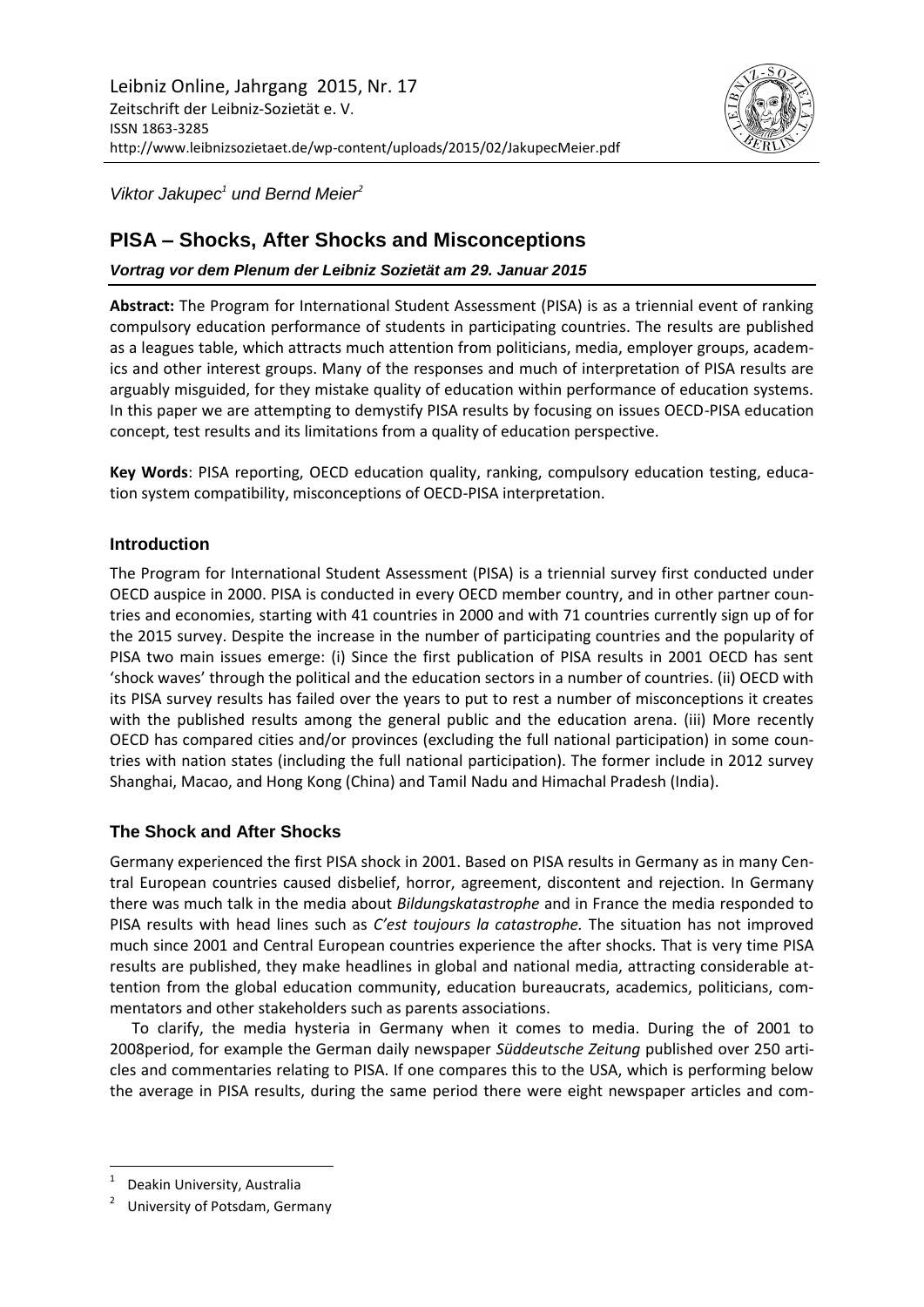mentaries in major newspapers addressing PISA and out of these three articles addressed USA students PISA results (Martens 2008).

There are various reasons for the excitement and shocks about and indifference to PISA results. One of the major points is that in some countries it has been recognized that PISA is not measuring quality of students' performance but the performance of the education system generally based on a certain age group student performance. In other countries politicians and the media may not have quite addressed the subtle difference. Thus PISA results are influencing the educational Zeitgeist by elevating countries' education system ranking to front pages in many of the participating countries. Media commentators and politicians make sweeping announcements on the *quality* of their country's education.

Notwithstanding the above there are some changes discernable. There were aftershock changes, for example the educational challenges have been recognised and are being within reasons addressed. But overall a significant change in the education systems in Central European countries is not discernable. Countries, which suffered from initial shocks are still suffering form after shocks.

### **Origins of PISA**

To clarify: (i) Originally PISA studies were developed during the 1990's and since then five PISA surveys were conducted world wide, the last being completed in 2012 and the results were published in late 2013. (ii) PISA tests 15-year-olds youth globally. The cohort does not necessarily represent any particular grade or level of compulsory education. (iii) PISA studies are designed and conducted by a consortium lead by the Australian Council for Educational Research (ACER) for OECD. (vi) OECD does not claim that PISA studies are gaging quality of education or knowledge attained by the cohorts of students who participated in the tests.

According to OECD, PISA is an instrument for producing 'regular and reliable' data on students' skills in partaking countries. More precisely OECD (2013a), states:

PISA is unique because it develops tests, which are not directly linked to the school curriculum. The tests are designed to assess to what extent students at the end of compulsory education, can apply their knowledge to real-life situations and be equipped for full participation in society (p. 1).

Undoubtedly, OECD claims that PISA results demonstrate students' application of their skills to reallife situations, without such skills being related to the curriculum. It is also evident from OECD (2013a) statements that PISA is a political instrument because:

In addition, given PISA is an ongoing triennial survey, countries and economies participating in successive surveys can compare their students' performance over time and assess the impact of education policy decisions (p1).

Thus, it is not surprising that there is much controversy about the value of PISA results, the underlying assumptions, the processes and the interpretation of results. In the discussions about PISA there is much being said in favour of and against validity of PISA, as much as it has been argued against the purpose and rationality of PISA results, including its concept, methodology and political aspects (cf. Jahnke and Meyerhöfer 2006*; Kreiner* and *Christensen,* 2013; Mortimore 2009; Müller, 2006; Sjøberg 2012; Steward 2013; Wuttke, 2007).

In this article we will try to juxtapose various arguments for and against PISA and to try to come to a hopefully balanced understanding of its strengths and weaknesses.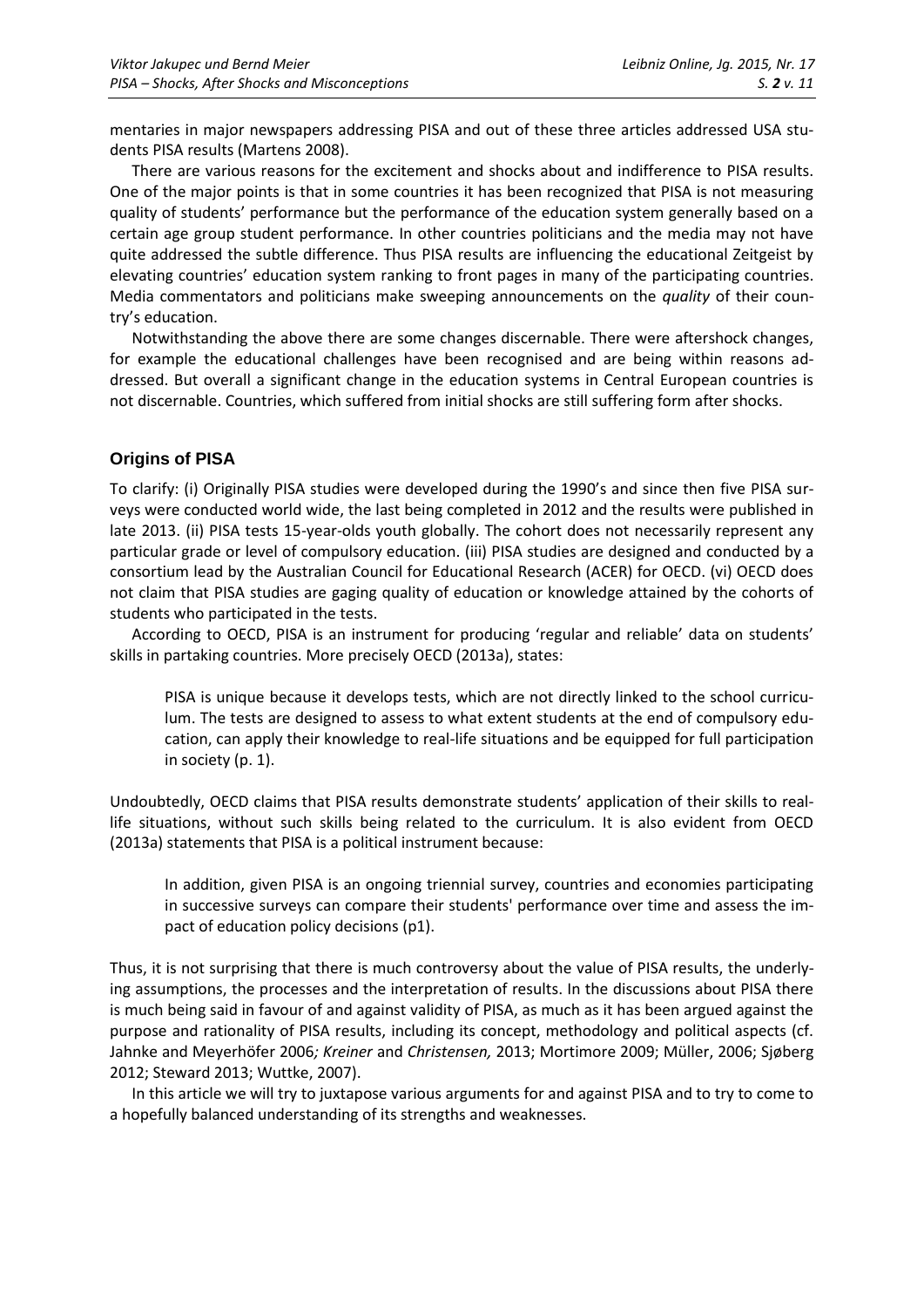#### **OECD and its concept of education**

Noteworthy is the factor that OECD's main aims are to achieve optimal economic development and the advancement of world trade. This is perhaps evident from the OECD perception of its function, which determines its definition of 'education' and thus PISA:

OECD vocation has been to build strong economies in its member countries, improve efficiency, hone market systems, expand free trade and contribute to development in industrialized as well as developing countries (OECD, n. d. p. 3)

Thus, it is not surprising that that OECD's contribution to education is based on education as a catalyst for work productivity and economic growth. In this context, OECD emphasizes that 'good education' should be understood as not only as a high quality but also a balanced learning outcome. However, OECD has not articulated any guidelines on how this is achievable for PISA-participating countries. PISA results do not allow for a causal conclusion on either quality of education nor balanced learning outcomes.

However, OECD identifies, on basis of published top-ranking PISA results countries, and the identification of 'best-practice' examples, indirectly, those factors, which in the OECD own opinion are contributing to 'good education' and 'balanced learning outcomes'. This means that OECD sees PISA as an important instrument for education systems analysis couched in Human Capital Theory for advancement of Human Resource Development within the notion of Rate of Return with its monetary benefits for individuals and the society. Thus 'education' as perceived by OECD is reduced to a 'meal ticket'.

Similarly, PISA is an instrument to 'measure' education within the previously mentioned context of education for economic and workplace productivity advancement. This leads clearly to *economization* and *technologization* of education not only for individuals but the whole society. To elucidate, key term such as 'employability' is perceived in OECD context as labour market 'usability' of individuals.

In this context, 'usability' is closely related with the PISA key term 'literacy', since without the various literacy and numeracy skills an individual is not employable, at least so the argument goes. With the emphases on literacy skills, there is a transition from general education values to basic skills acquisition.

From a sympathetic point of view it could be said that that 'skills' measured in PISA studies are the basis for education. That is, literacy skills, numeracy skills etc., are the foundations for learning, be it in the cognitive-academic knowledge tradition or knowledge related to application and wisdom. That is, a certain degree of literacy, numeracy, problem solving etc., is a pre-requisite for accessing knowledge and forming wisdom. That is, an important aim of education is to prepare students for successful participation in an increasingly networked, heterogeneous and complex world. PISA tested labour market skills are a part of these requirements, but in no way all embracing.

There is a major problem in aligning PISA results with labour market requirements and employability, because there is an underlying assumption that PISA achievements are indicators for real life and labour market situations. This is a fallacy since there is a gap between compulsory education exit and labour market entry of the tested cohort. OECD does not offer a sustained evidence of the relation between test content, test results and real life skill attainment. Thus it appears that since PISA's early days claims for such a relationships are at best non-transparent at worst conceptually deeply flowed (cf. Prais, 2003, 2004, 2007; Rizvi and Lingard, 2006; Jahnke 2012). Hence it is not surprising that due to lack of coherent methodology and methods, PISA results are often seen as an oversimplification of student achievements in relation to real life skills.

# **Unpacking PISA**

As stated above PISA is administered under the umbrella of the OECD. From this point of view, it is not surprising that PISA is skewed towards the OECD political-economy agenda issues. To elucidate: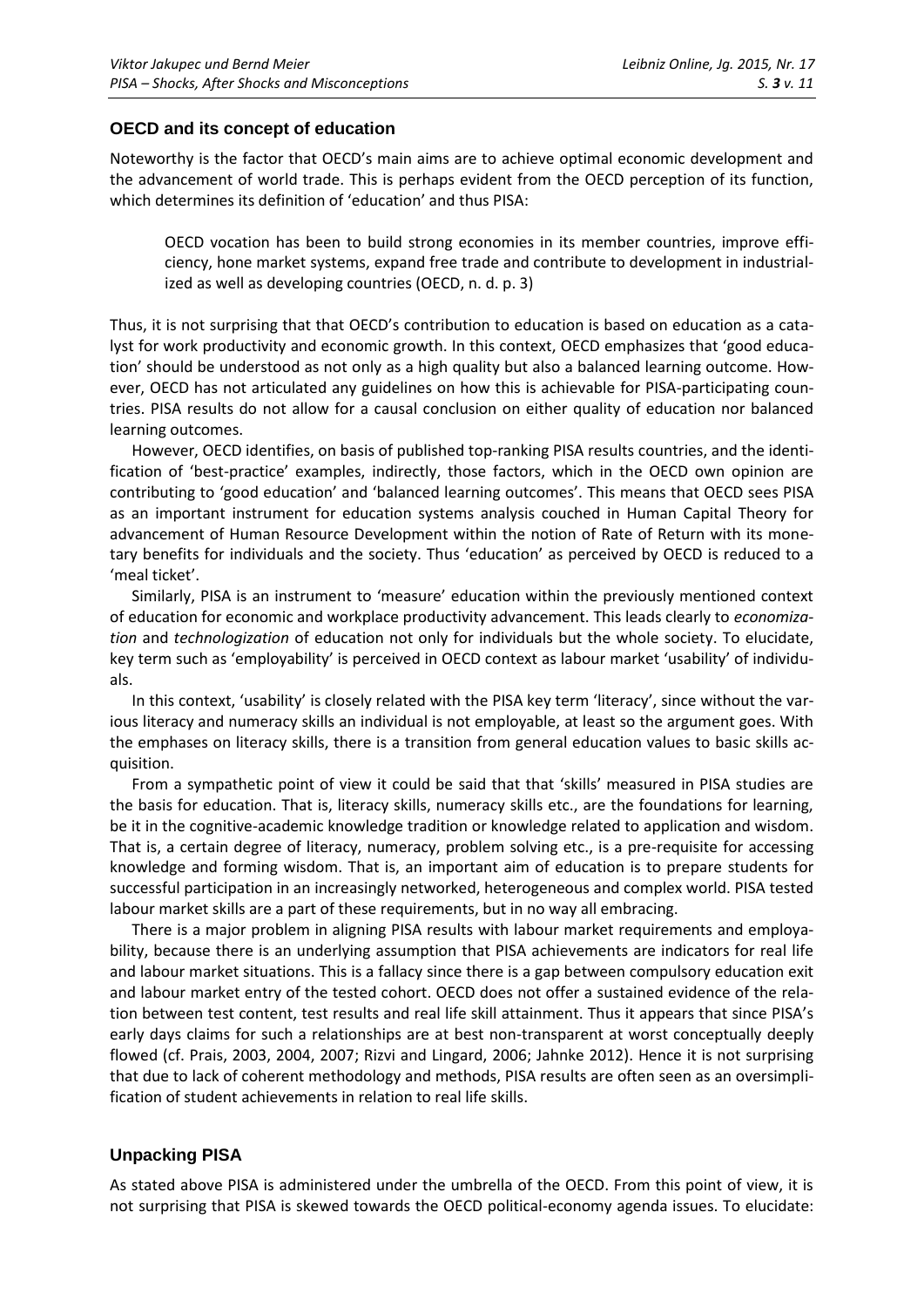PISA tests measure 'real life skills', which arguably provide an indication of how well or otherwise the future generation will be able to contribute to the economic advancement of the country. According to OECD (2010)

PISA represents a commitment by governments to monitor the outcomes of education systems in terms of student achievement on a regular basis and within an internationally agreed common framework. It aims to provide a new basis for policy dialogue and for collaboration in defining and implementing educational goals in innovative ways that reflect judgments about skills that are relevant to the adult life (p.3).

Thus, it is not surprising that countries globally, seek to advance their education system in order to augment skills and employability of the youth. However, a cautionary note may be in place: PISA results do not and cannot provide answers about how schools should be changed so that students performance can be improved and *skills relevant to the adult life* are enhanced. Equally so it would be naïve to assume that PISA results may be used as a tool to solve political-economy issues of how changes of an education system may be attained politically.

With this in mind, and according to OECD charter, PISA 'measures' labour market relevant skills. There is nothing wrong with this approach, as long as this is acknowledged and understood by the public, politicians, media, parents, educators and education bureaucracies. PISA results say nothing about social competencies, knowledge and wisdom and other values such as self-development, freedom, democracy, cultural heritage, history, civics and citizenship attitudes of the tested cohorts.

PISA tests are arguably norm referenced (Jobrack, 2012). That is, irrespective, how 'successful' or 'good' every one of the tested students may be only a few are deemed 'excellent' or 'unsatisfactory'. Thus PISA results are skills measures without standards. Even if all participants in all countries were to improve their skill scores, there always would be winners and losers. Thus, from a technical point of view PISA scores refer to a 'norm'. Further questions are: how are we to understand real life skills that are tested through PISA? Can students' *knowledge to real-life situations* be tested under laboratory conditions, i.e. in classrooms or examinations halls under exam conditions?

PISA tests are in part based on multiple-choice questionnaires, in part on open questions. In addition to these achievement tests there is a questionnaire in which participants provide information on family background and learning traits. On this basis it may be possible for PISA researchers to determine the relation between participants' demonstrated skills and their social background.

Notwithstanding the acknowledgement amongst education researchers and scholars, that PISA provides valuable information, there is a common view presented in academic literature that PISA should not be seen as an international achievement ranking in a form of a league table. Instead PISA results should provide information about strengths and weaknesses of education systems so that it may be possible to identify political and policy needs for action.

From a critical point of view it could be argued that PISA education system evaluation results are overvalued and the side effects are undervalued. This is, PISA proponents value what it measures, whereby they forget that it may be better to measure what a civil society values. It appears, PISA tests measure only that what is easily measured, namely labour market skills. Who or how are the labour market skills defined?

### **PISA – politics and society**

As we stipulated above, PISA is a tool used for ranking comparatively education system performance. Thus it seems logically to argue that it is a political instrument, which is at relevant for political reasons. However, as we said before, it is questionable if it can be considered as a diagnostic instrument for improving the quality of education policies in any given country. At best PISA may identify indirectly problems, but does not provide a basis for solutions. That is, the international comparison between countries may highlight the educational system characteristic, which in turn may be used indirectly as pointers for development of new education policies and school or education system accountability.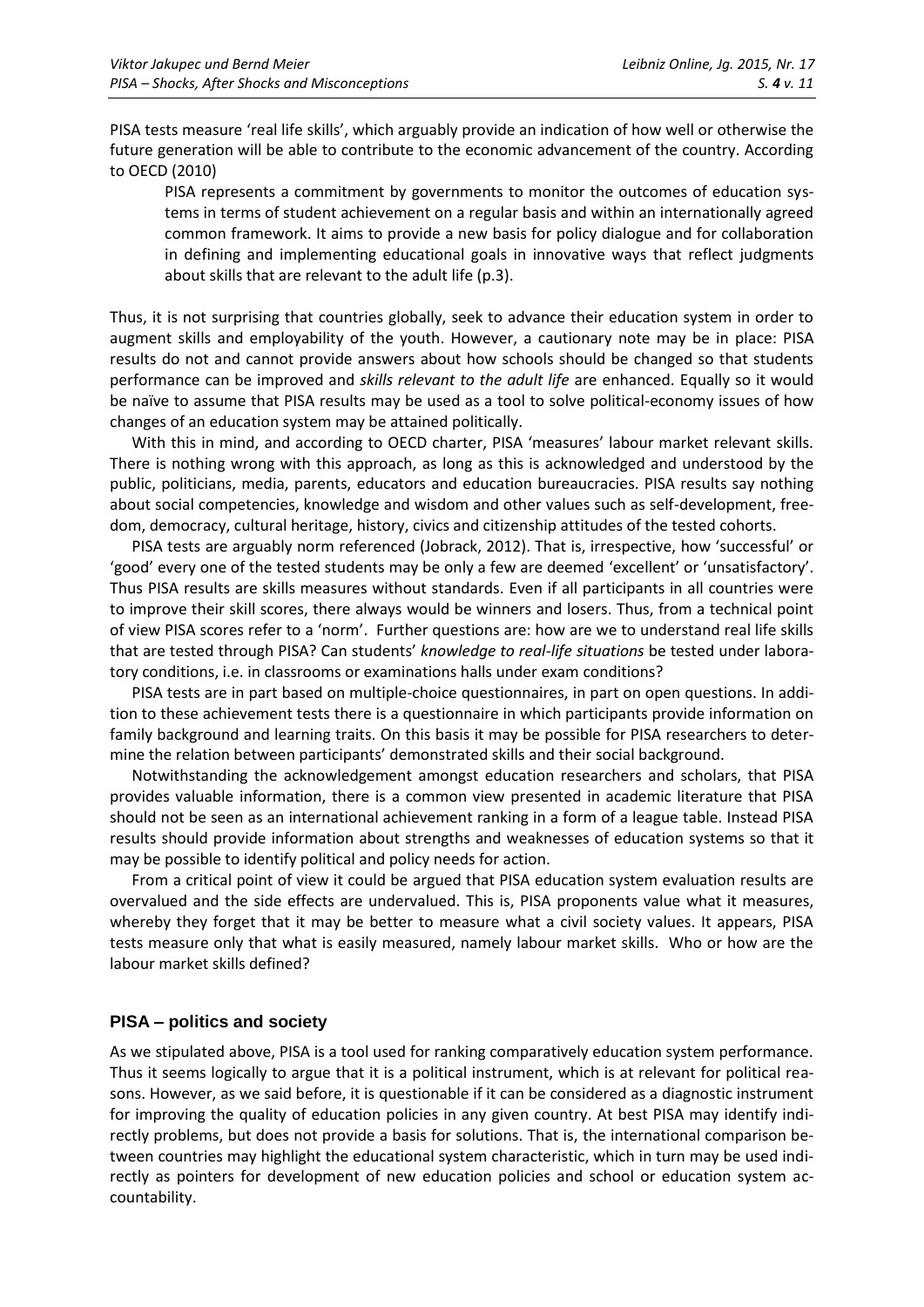This accountability focus based on PISA results is underpinned overtly or covertly by a proposition that a school or education system is a self-directing and accountable actor. This is highly questionable because in most, if not all, OECD countries education systems are government instrumentalities. As such they are subjected to government policies. Given the emphases OECD member governments give to PISA results education systems are seen as a political economic device for economic advancement via skills development for the 'real world' and employability. This is in stark contrast to the previously dominant view of education as an instrument of social integration, social reproduction or even social reconstruction (cf. Bourdieu and Passeron, 1977; Durkheim 1977). In short PISA as a concept supports accountability of education systems, which are seen by politicians as a high-stakes contest for political and economic control, domestically and globally.

Thus it is not surprising that general question emerges: What is the meaning of participants' 'achievements'? In the end, there is not more to the PISA rankings than that participants undertaking the tests are simply different. Some students learn slower, other quicker; some achieve certain literacy and numeracy standards sooner other later. Some prefer one type of learning content and teaching-learning methods, whereas others prefer different ones. One could argue that all persons are equally capable to achieve certain skills such as literacy, numeracy, problem solving, etc., but the level of achievement will depend not only on the school, but also on the social environment, motivation and learning methods, as much as on the familiarity with the content to be learned.

With this in mind, PISA results do not contribute much, if anything at all, to knowledge about or understanding of educational values or quality of education, curriculum or teaching or learning. To relate PISA test results to education quality, a county's economic and social development needs as yet to be substantiated. However it is a monitoring tool for education system, which produces data about the strengths and weaknesses on a regular basis.

As we stated already, PISA results receive much public attention and especially attention from political quarters. The responses vary depends on the ranking status of a specific country. This is partially due to the interpretative perspective in the media and the political agenda driven by governments. That is, media and politicians amongst others give credence to PISA beyond that what it is. The political rhetoric is that PISA results are, to a degree, indicators of a country's competitiveness in economic terms. In the minds of many politicians, the press and the business community their country should be in the top league. Thus a modest score leads to the misguided perception that the schools are failing. It may be that the education system in other countries has changed.

What does it mean if a country has increased its place in the ranking table? Should it be interpreted that the competencies tested in PISA have increased in relation to the previous results, or that some other countries' score have decreased? Does it mean that changes in learning assignments have lead to students' increased test experiences? We will never know. Furthermore, what does it mean if a country advances in the PISA leagues tables? Does it indicate an increase of technical competence across the test sample? Does it mean that that the test content was more akin to the learning experiences of the current cohort when compared to the previous cohort? Does it mean that changes in the schools simply enhanced PISA test format and test astuteness of cohorts?

These and other questions raise a number of discussion points and problems, which need to be clarified. Let us take a step back. There is little if any evidence that PISA results and methods have passed rigorous academic scrutiny. One of the reasons may be that PISA does not comparatively analyse education systems of the participating countries. It simply compares results of tests of a specific age group of pupils at a particular time under particular conditions and in specific knowledge areas.

To illustrate our point let us take the 2012 PISA results, which includes participation of 65 countries. The focus was on '…mathematics, with reading, science and problem-solving minor areas of assessment. For the first time, PISA 2012 also included an assessment of the financial literacy of young people' (OECD 2013b).

After the OECD published PISA 2012 results, (although in a sensitized version) a number of governments and media reports jumped to a questionable conclusion in a critical sense of their county's education quality. What they did not recognize is that as we said before that PISA is by its own definition not an assessment of a country's education quality, for it is deliberately extraneous to the vari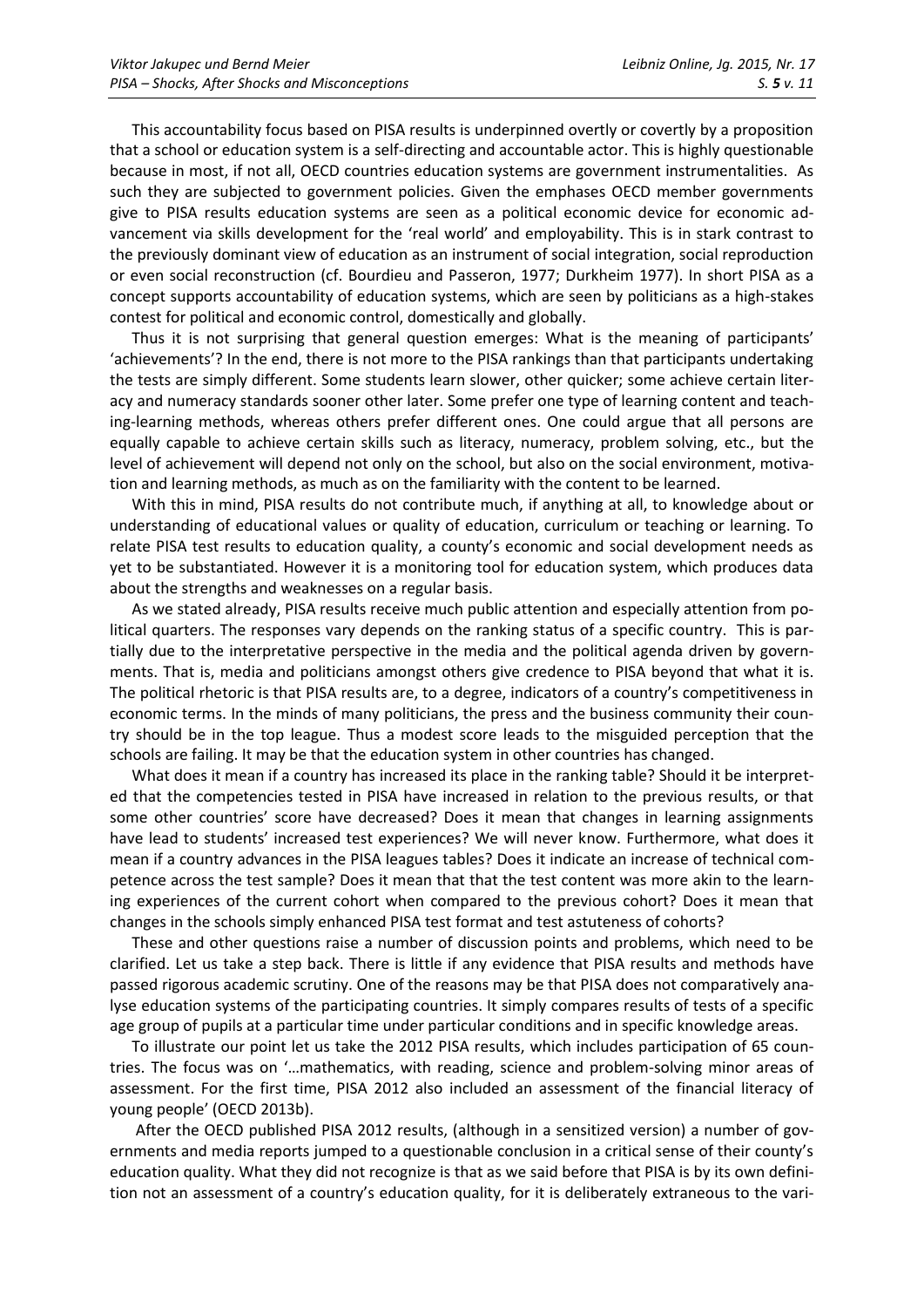ous curricula of the participating countries (Berliner 2009). PISA results reflect a number of out-ofschool factors. Without wishing to go here into details, it may suffice to say that Feniger at al. (cited in Berliner 2011) were able to predict national scores based on only two variables. They realized that PISA ranking variance could be straightforwardly explicated on the basis of two variables. Neither variant was referring to or was aligned intrinsically with quality of education. They focused their attention on GDP and percentage of youth population and PISA results. As it turned out, high per capita GDP and a low birthrate should bring about a high PISA score. It seems that the highest scoring cities, city-states, and nations in the PISA 2012 fit the bill.

Thus at best it can shed light on cultural standards and parental and social mentality of participating countries and how well the cohorts of same-age pupils in these participating countries respond to certain question. It does not say much about schools or the education systems. As OECD (2013b) states:

Students whose parents have high expectations for them – who expect them to earn a university degree and work in a professional or managerial capacity later on – tend to have more perseverance, greater intrinsic motivation to learn mathematics, and more confidence in their own ability to solve mathematics problems than students of similar socio-economic status and academic performance, but whose parents hold less ambitious expectations for them (p.18).

Let us turn to the question equitable comparison. In many Asian countries and cities such as Shanghai, Singapore, Hong Kong-China, Taiwan, Korea, Macau-China and Japan produced the best 2012 PISA results (OECD 2013b). The interesting issue is that Shanghai, Hong Kong-China, Macau-China and Singapore are cities, and as such have a much more cohesive education system then countries. The unanswered question is would China as a country, by including less developed socioeconomic provinces, with less developed education provisions say in the Western part of PR China have scored as high as it does. What OECD had done, here is a sleight of the hand. It compares welldeveloped cities (Shanghai, Hong Kong, and Macao), which have high quality of education (compared to the rest of the country's education system) with whole countries that have a heterogeneous education system in place, like many European and North and South American countries. To put is simply, and to argue for a level playing field would it be more accurate to compare Berlin, Melbourne or Sydney schools' PISA results with the results achieved by pupils from Shanghai, Hong Kong and Macao? The same could be said about Singapore, which is a city-state, without a diversified (urban rural) education system. The OECD does not address these questions. It is necessary to emphasize, that the intention here is not to question the education system achievements of Shanghai, Singapore, Hong Kong-China, Taiwan, Korea, Macau-China and Japan. The achievements are impressive and laudable.

The second point refers to cultural standards and parental and social mentality. No doubt, cultural standards in Asian countries differ from those of Western counties. The Asian countries such as PR China, Taiwan, Korea and Japan came from behind as far as economic development is concerned and developed their education systems with the aim to produce human resources for economic advancement. They have been very successful in achieving this goal. PR China is the second largest global economy followed by Japan.

### **PISA: skills versus education**

If one follows in the footsteps of OECD some significant problematics emerge regarding education. On the one side there is the OECD aim of education, namely the fulfilment of economic usefulness and technological do-ability of schooling as practiced in the Anglo-Sachsen tradition. This is to be achieved through the application of a concept of competence cum skill based on pragmatism and cognitive psychology culminating in education systems producing *homo economicus* concept of individuals. In contrast there is a Central European dominant cultural content of education leading to a humanistic development of individuals with a focus of developing *homo academicus* or in the liberal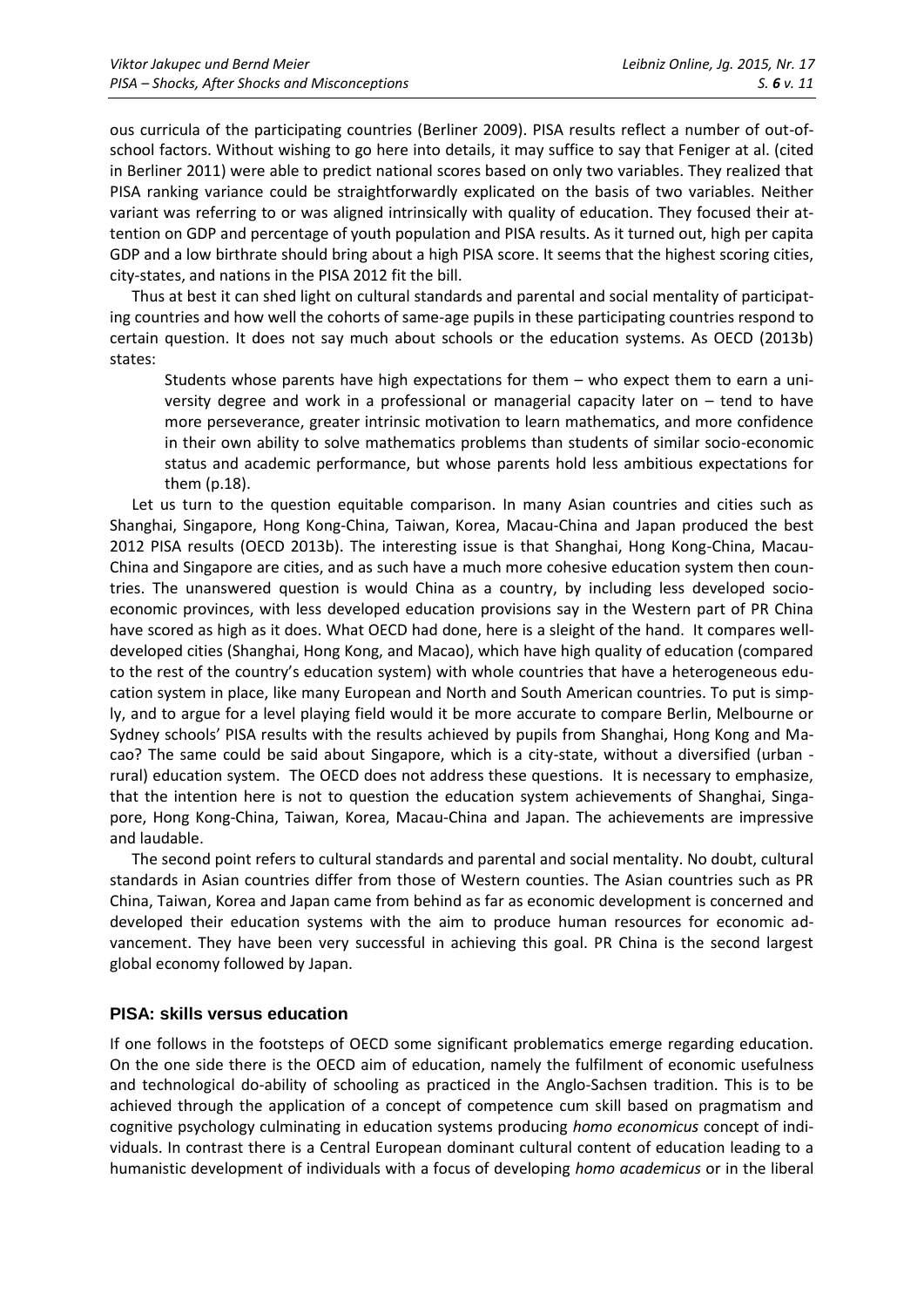tradition with its notion of *homo sociologicus*. OECD through PISA is firmly rooted in the promotion of *homo economicus*.

Contextual convergence between the economic, the humanistic and liberal picture of individuals may be possible under a condition of articulating an idea of individuals through education on the one side and skills as competencies on the other side. However, in order to achieve this or move closer towards a contextual convergence, there is a need to see skills as competencies as subjective procedural occurrences embedded in education. In such a scenario the idea of education and the individual learner would focus on comprehensive knowledge and interrelated social and cultural values. It also would bring to the fore individual, social, political, economic and other competencies, which are indeed related to the real world. From this point of view PISA falls short of testing labour market skills for 'real life' situation, for it pursues a mono-dimensional view of 'real life' skills and competences.

The notion of competence in the wider sense such as social, cultural, economic, technical and discipline/ occupation oriented competences, ensures that individuals develop skills for a wide range of dispositions. This includes individuals' desires and their pursuit of ideals, for their 'real world' within a realm of social exchange. Thus PISA results bring to the fore only learning results without any reference to the teaching-learning process. Despite this shortcoming PISA is on basis of these learning results used by its proponents as a competence orientation for a new orientation for education. Inadvertently this leads to the elevation of basic skills competencies to a hidden curriculum and teaching and learning for testing. Students and teachers focus on skills how best to excel in perform tests such as PISA.

To be sure, competencies form without any doubt a part of the education process. However education is more than the sum of all its skills and competencies. Educational critique of PISA and other similar projects must counter any at liberty definition of the experience we call education. Against this it could be argued that an understanding of academic, social, cultural and political subject matter and a maturity to use it in 'real world' context are sides of the same coin, whereas skills as defined in PISA are simply the basic tool.

Let us explicate. A teaching-learning process leading to a general compulsory education, should promote an individual's a self-regulatory learning, which allows her or him to articulate a subject matter in a social real world and to apply this with wisdom to his or her *Lebenswelt*. If this is not the case, then the educational competency orientation is in danger of becoming an empty formula; where the learning to learn shifts towards learning for tests and thus content free learning.

This brings us to our final point. The notion of skill as applied in PISA may be understood as competences. Furthermore the PISA tested competences / skills need to be embedded in any education concept. However, there is a need to ensure that education is not assessed only on basis of measuring atomized skills or competencies akin to PISA studies. That is, PISA-tested labour market skills can be integrated into the development of the whole educated person. The concept of skills and competencies must not be allowed to become a content free formula for educational endeavour, as it appears to be the case with PISA tests.

### **PISA versus education system compatibility**

PISA studies have their usefulness and their shortcomings. There are arguments for and against PISA testing, and especially, how the results are interpreted and used in the political arena. Thus for a better understanding we have to reach back and try to revisit the concept of education systems, which was raised consistently in this paper. We have used the notion of education systems in a systemic context, which needs to be subjected to a systemic analysis. If this stands to reason, then we need to focus on an input-output nexus. To substantiate this claim it could be said that education systems are one of the very few systems where the outputs are seldom evaluated, if at all. In circumstances where outputs are evaluated the evaluation is mainly subjective.

The situation is different with inputs. Inputs, in many European countries and OECD member states, are used as tools for the steering of education systems. Here it is important to note that with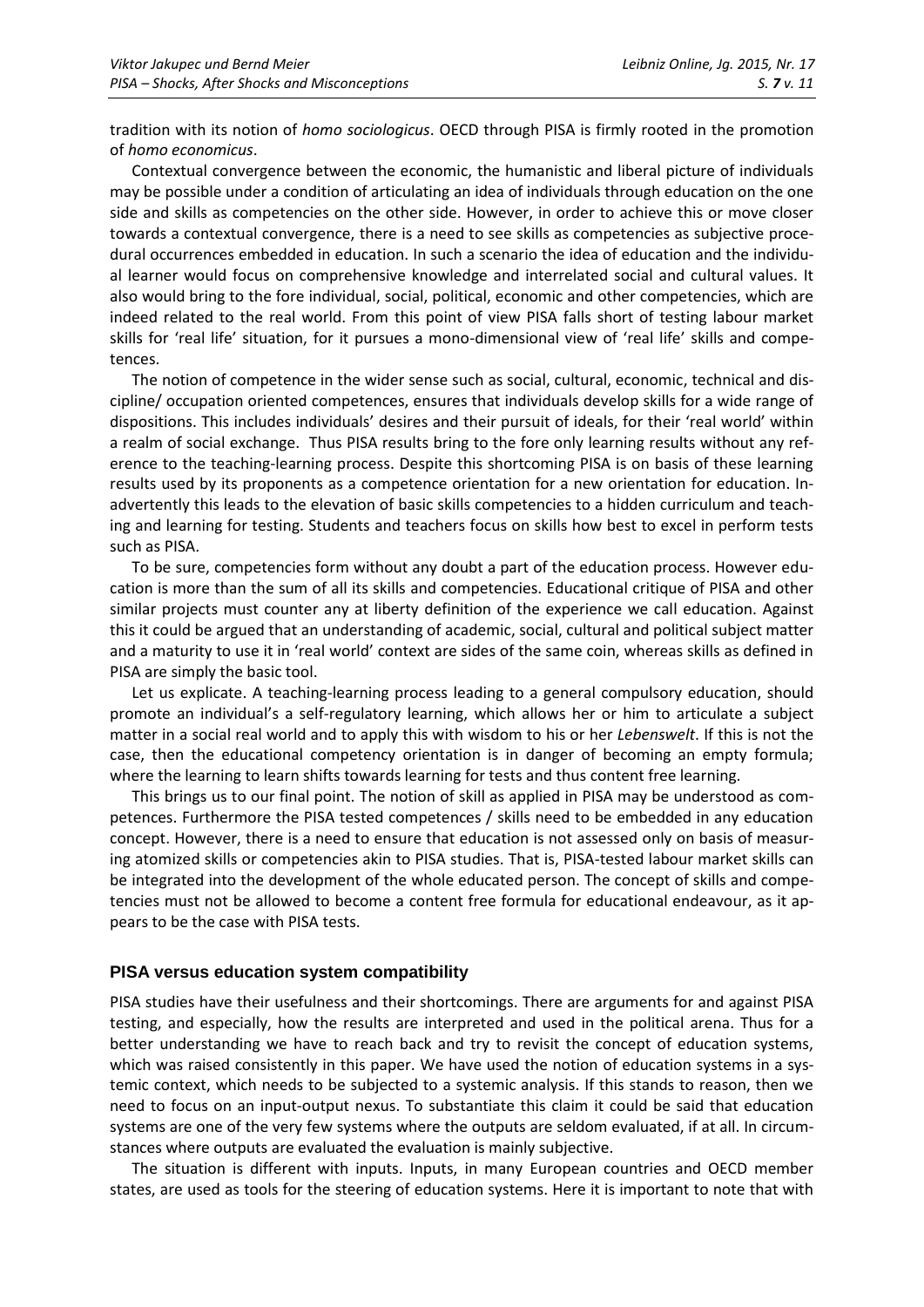PISA we are witnessing a politically steered transition from input to output. From this point of view the focus on comparative evaluation of education systems based on outputs, such as PISA tests, may be welcomed. However there is one major provision, namely that a true and accurate purpose and limitations of the PISA results are articulated and made transparent to stakeholders including politicians, media and the general public.

With reference to a system-theoretical critical perspective it may be noteworthy to state that PISA education system parameters are not properly defined and thus the assumption that students' achievements in PISA tests can be equated with education system or even school system achievements or performance is not justifiable. To elucidate, PISA education system parameters are inappropriate. PISA compares countries, which do not have a unified national education system such as Australia, Germany or USA, with countries, cities and city-states with uniform and unified education systems such as Shanghai, Singapore, Hong-Kong.

Against the attempt to equate students' achievements and education system or school achievements one could put the argument that student achievements in OISA tests as in any other similar test are influenced by a range of other variables, some of which we have identified else were in this paper. Using the education system comparison may at best lead to some impetus regarding possible direction for education system changes. However, PISA results may not be taken on face value for the purpose of a political action at government levels or beyond.

Furthermore there are compelling arguments to be made against reliability of PISA results. That is since PISA is testing general/basic 'compulsory education' which in many countries is based on national cross-curriculum frameworks. OECD maintains, as we noted elsewhere in this paper, that PISA tests are not directly related to national curriculum. This means that PISA tests student achievements against criteria, which does not necessarily exist in the schools. Furthermore as we stated above the question of how valid and reliable are test results claiming to test application of students' knowledge *to real-life situations* be tested under laboratory conditions, i.e. in classrooms or examinations halls under exam conditions remains unanswered? From these vantage points the validity and reliability of PISA results is limited to being indicator of comparative education system performance.

### **Conclusion**

OECD claims that PISA test is focusing on skills in preparation for the 'real world' employability within a context of labour market demands with the purpose of international competitiveness. Here we have a strange twist: in a world of competitiveness, as advocated by OECD, would it be more appropriate to promote diversity of education systems? However PISA studies, through its norm referenced approach is firmly couched in sameness, not diversity.

Much of the above discussion focussed on reorientation of education system from input to output and education versus skills in a context of PISA and OECD. With reference to the former the reorientation of education systems from input indicators such as human, physical and financial resources to output indicators such as 'product' results (test, achievements, employability, transition from school to work, etc.,) brought about by a neo-liberal political-economic ideological conditions, (such as rationalisation, cult of efficiency, cost reduction, cost benefit analyses, etc.,) and the associated theoretical instruments (i.e. human capital theory and rate of return concepts) is a catalyst for reorientation of education aims. That is, the re-orientation progresses from a content based quality criteria in education to defining quality as 'efficiency'. With this the cost-benefit relation is brought to the fore in general compulsory education, whereby the benefits are one dimensionally defined in economic terms.

This brings to the fore the question of education. We maintain that education is a highly individualised multi-dimensional act, which is defined to a large extent by the cultural national tradition. From this point of view education must not be economised. It must not be treated normatively as a utilitarian product. This is exactly what PISA results have promoted: economisation and utilitarisation of education under the banner of economic competitiveness, employability and real world skills development. However one needs to be careful here. Utilitarian notions of education do not necessarily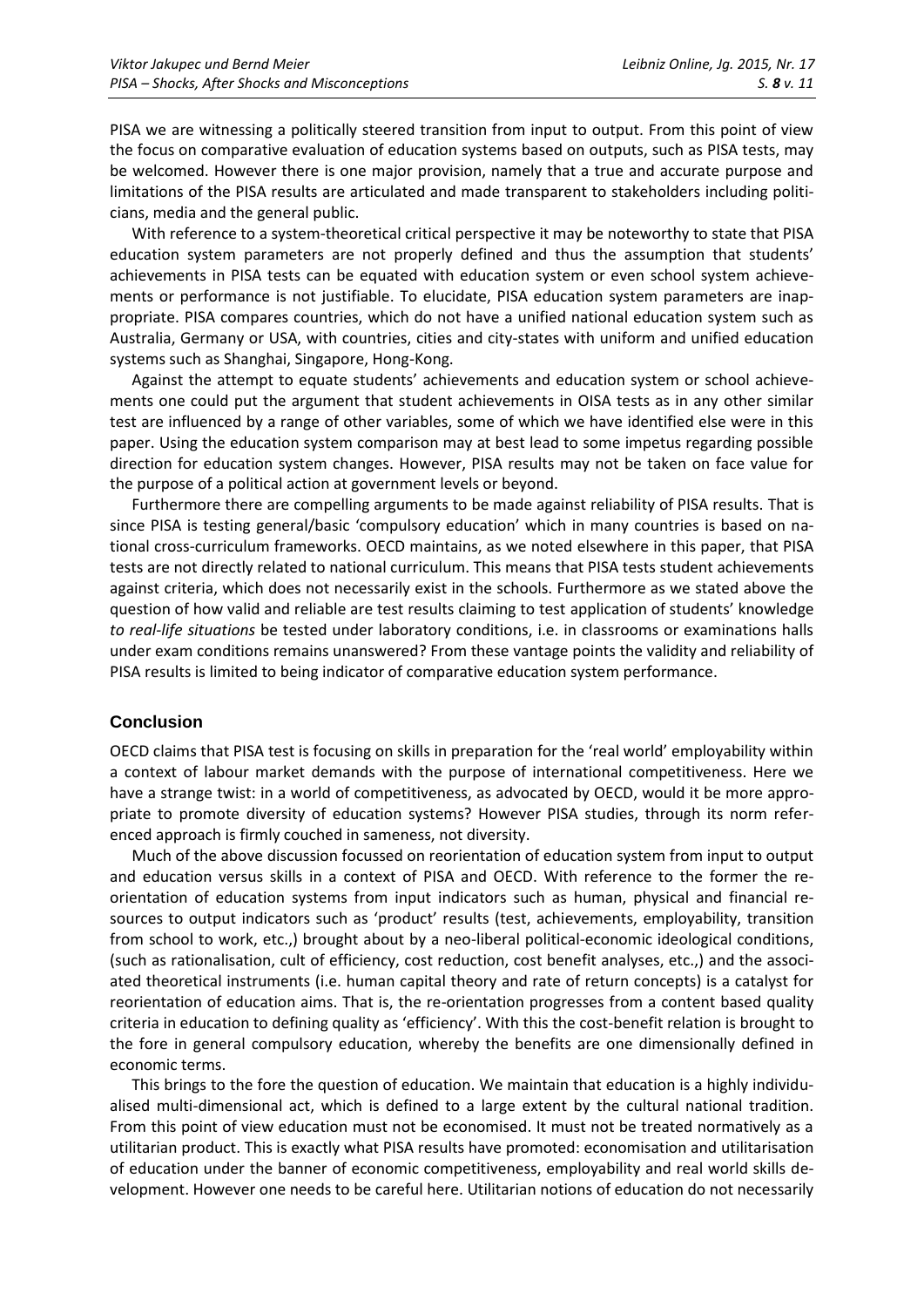have to be normatively product oriented. As an education aim, it can be defined as a process for the development of competent and creative individuals, which are useful within the society, i.e. contribute to social, cultural, moral, ethical, and of course economic values and aims of the society. However, PISA focuses on the economic at the expense of other values.

To be sure, education is always based on an educational-philosophical ideal, be it humanism, neohumanism, or critical pedagogy, liberalism or neo-liberalism, or any other ideology. The values may vary but there is a common factor, namely the individual, autonomous and emancipated learner. If this stands to reason, then education must be bracketed from purely economic interests of the system.

With this assertion, we touched on issues and perception of education, which are not included in PISA tests. We highlighted education here, however simplistically, as an act that goes beyond PISA's mere real-life employability skills. Thus we maintain that PISA test results must not be interpreted in a context of student achievements. It can however be used as a basis for education system comparison. That is, despite the theory-led PISA test development, there are limitations when it comes to drawing causal conclusions within education achievement or quality claims. Because of the crosssectional test results analysis it is difficult to arrive at sound causal predications.

Thus it is not surprising that over years PISA results have provoked a range of responses from academe, political arena and media; some were positive others negative. On the positive side, PISA has been described as a contributor to advancing global transparency, which lead to development of better education policies, grounded in evidence-based policy decision-making, and thereby supporting educational reform, stimulating productive labour markets and international economic competitiveness. Furthermore, it is argued that since PISA reports and research findings, based on authentic international and analogous database, findings can be used as a tool for advancing knowledge and understanding about what functions in education systems. Academics in favour of PISA concentrate their efforts on scrutinizing and analysing data to ascertain how to improve education system and its schools performance. Often this is based on analyses of education policy and procedures with a focus on finding differences between approaches taken by politicians and education bureaucracy in highscoring countries vis-à-vis lower-scoring countries (Bray, 2007; Torrance, 2006).

On the opposite site of the spectrum are academics and researchers, which raise legitimate questions about the validity and reliability of PISA tests and thus their results (Drechsel et al. 2011; Milford, 2010; Bracey 2009). Others in the critical camp have questioned the claims that PISA tests are from an educational standpoint culturally neutral. They claim that as PISA tests and test questions are used are the same in all participating countries, the vastly different social, economic, political and linguistic backgrounds cannot be educational neutral. Thus a comparison of PISA test results is problematic.

Let us conclude by saying that in favour of PISA, the tests and findings have produced a rich data and made it to a large extent available to researchers and scholars with the purpose that these individuals will analyse the data in a way that it can be used by policy-makers to advance their country's national education system. PISA test 'skills' and must not be confused with quality of education, knowledge, wisdom, or even innovative thinking.

On balance, it could be stipulated that PISA is arguably the most comprehensive and most demanding international system study in the history of education. PISA results confirm the current education systems anywhere in the world leave room for improvement. However it seems risky to take PISA findings causal statements on face value and to use these as a tool for formulating recommendations for education policy reforms. It is important to keep in mind that PISA results should not be used superficially and ultimately as empty ranking of education systems for questionable and misconstrued political gains.

#### **References**

Berliner, D. C. (2009).*Poverty and potential: Out-of-school factors and school success. Boulder and Tempe: Education and the Public Interest Center & Education Policy Research Unit.*Retrieved from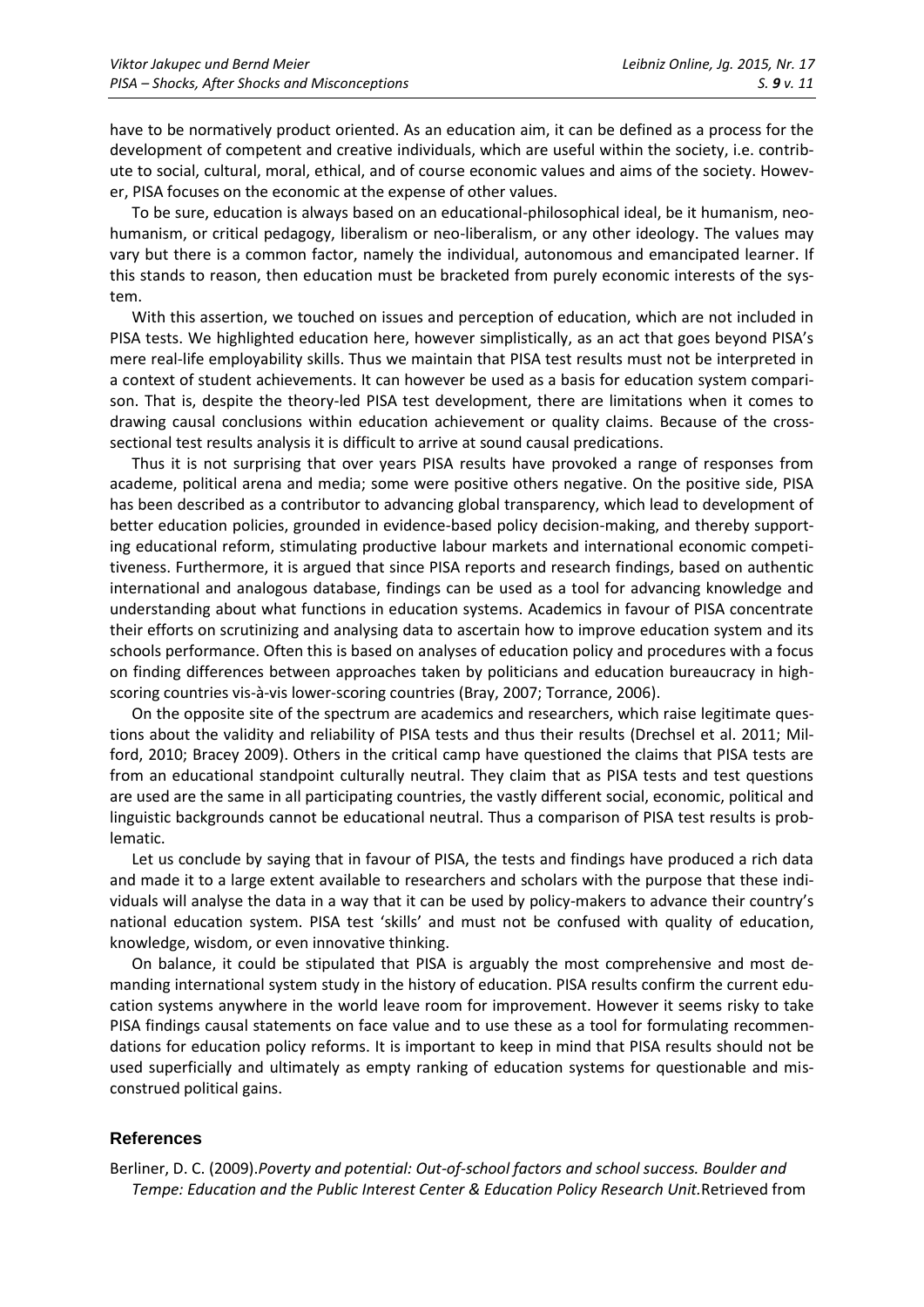<http://epicpolicy.org/publication/poverty-and-potential>

- Berliner, D. C. (2011). The context of interpreting PISA results in the USA: Negativism, chauvinism, misunderstanding and the potential to distort the education system of nations. In M. A. Pereyra, H-G Kottoff and R. Cowen (Eds.).*OISA under examination: Changing Knowledge, Changing Tests, and Changing Schools*(pp. 77 – 96). Rotterdam: Sense Publishers.
- Bourdieu, P., and Passeron, J-C. (1977). *Reproduction in Education, Society, and Culture.* London: Sage.
- Bracey, G. W. (2009). PISA: not leaning hard on US economy. *Phi Delta Kappan*, 90(6), 450-451.
- Bray, M.(2007).Actors and Purposes in Comparative Education. In M. Bray, B. Adamson and M. Mason (Eds.).*Comparative Education Research: Approaches and methods* (pp. 15-38). Hong Kong: Comparative Education Research Center.
- Drechsel, B., Carstensen, C., and Prenzel, M. (2011). The Role of Content and Context in PISA Interest Scales: a study of the embedded interest items in the PISA 2006 Science Assessment. *International Journal of Science Education*, *33*(1), 73-95.
- Durkheim, E. (1977).*The Evolution of Educational Thought: lectures on the formation and development of secondary education in France.* (trans. P. Collins, Trans.). London: Routledge & Kegan.
- Jahnke, T. (2012, Sonntag 29). Die Illusion der Statistiker [The illusion of statisticians]. *Neue Zürcher Zeitung,*p. 60.
- Jahnke, T., and Meyerhöfer, W. (Eds.) (2006). PISA & Co Kritik eines Programms [PISA & Co Critique of a programme]. Hildesheim: Verlag Franzbecker.
- Jobrack, B., (2012).*Tyranny of the textbook: An insider exposes how educational materials undermine reforms*. Plymouth: Rowan and Littlefield Inc.
- *Kreiner, S.,* and *Christensen,* K. B. (2013).Analyses of model fit and robustness: A new look at the PISA scaling model underlying ranking of countries according to reading literacy. *Psychometrika*, [http://link.springer.com/article/10.1007/s11336-013-9347-z.](http://link.springer.com/article/10.1007/s11336-013-9347-z)
- Martens, K. (2008) Why is There No PISA Shock in the U.S.? A Comparison of German and American Education Policy, Baltimore: American Institute for Contemporary German Studies, John Hopkins University
- Milford, T., Ross, S. P., and Anderson, J. O. (2010). An Opportunity to Better Understand Schooling: the growing presence of PISA in the Americas. *International Journal of Science and Mathematics Education*, 8(3), 453-473.
- Mortimore, P. (2009) *Alternative models for analysing and representing countries' performance in PISA*. Brussels: Education International Research Institute.
- Müller, D. (2006). *Das Bildungsideal der OECD: Zur Kritik der normativen Grundlagen der PISA-Studie* [The education ideal of the OECD:A critique of the normative basis of PISA-studies]. Kiel: Institut für Pädagogie der Universität Kiel.
- Organisation of Economic Cooperation and Development (OECD, n. d.). *History of the OECD*. Retrieved from [http://www.oecd.org/general/historyoftheoecd.htm.](http://www.oecd.org/general/historyoftheoecd.htm)
- OECD (2010).*The high cost of low educational performance: The long-run economic impact of improving PISA outcomes.* Paris: OECD.
- Organisation of Economic Cooperation and Development (OECD, 2013a). About PISA. Retrieved from <http://www.oecd.org/pisa/aboutpisa/>
- Organisation of Economic Cooperation and Development **(**OECD, 2013b).*Results in Focus: What 15 year-olds know and what they can do with what they know.* Retrieved from